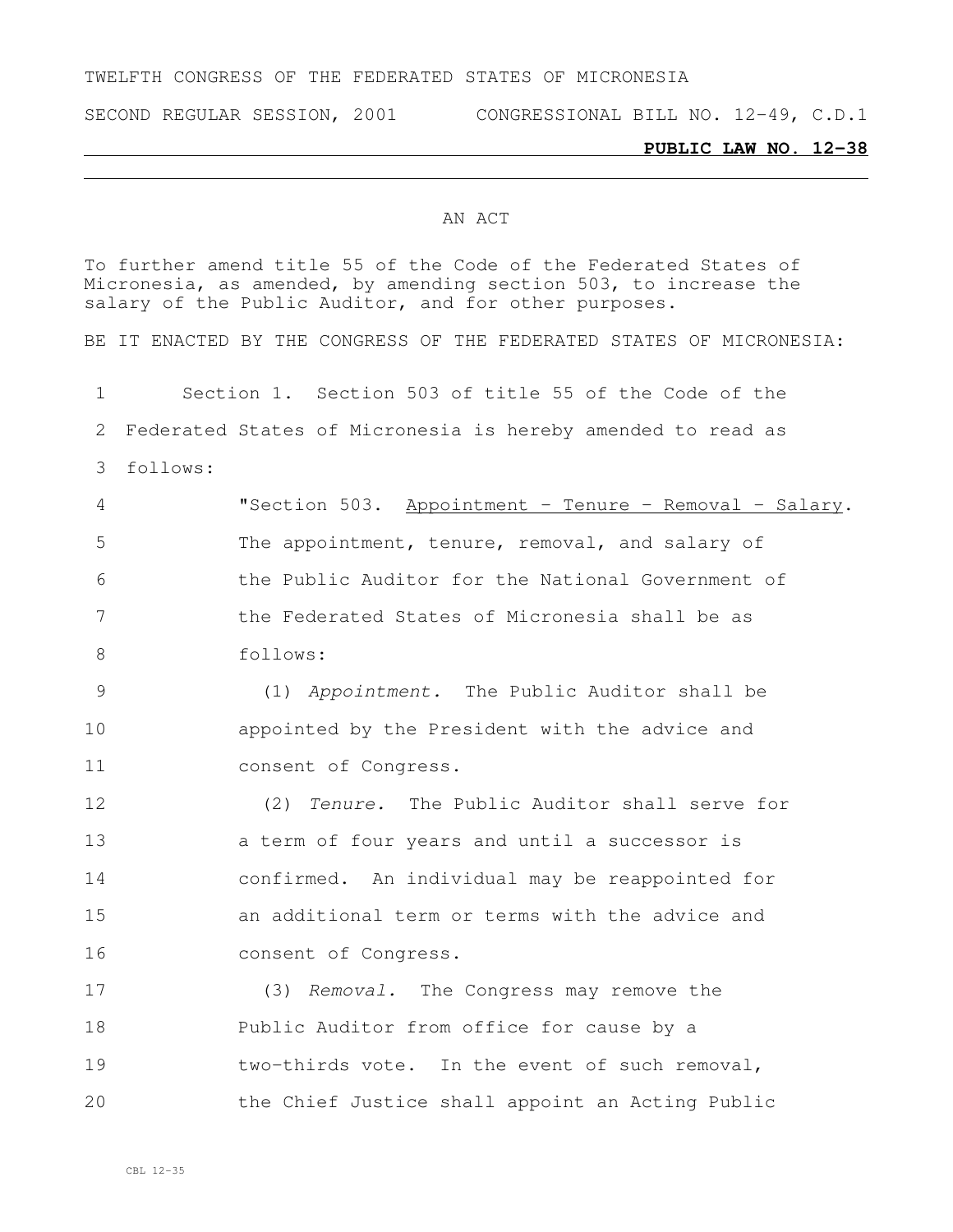# **PUBLIC LAW NO. 12-38**

| 1  | Auditor until a successor is confirmed.                     |
|----|-------------------------------------------------------------|
| 2  | (4) Salary. The Public Auditor shall receive an             |
| 3  | annual salary of which shall not exceed \$40,000, and       |
| 4  | shall be determined based on qualifications and             |
| 5  | experience. Upon the appointment of a Public Auditor        |
| 6  | the salary level for the position shall be fixed by the     |
| 7  | President with the advice and consent of Congress.          |
| 8  | Such salary shall not be reduced during the Public          |
| 9  | Auditor's term of office. In the event of removal or        |
| 10 | of a vacancy in the office, the successor shall be          |
| 11 | entitled to the salary attendant to the office as of        |
| 12 | the date of succession."                                    |
| 13 | Section 2. This act shall become law upon approval by the   |
| 14 | President of the Federated States of Micronesia or upon its |
| 15 | becoming law without such approval.                         |
| 16 |                                                             |
| 17 | , 2002<br><u>July 19</u>                                    |
| 18 |                                                             |
| 19 |                                                             |
| 20 |                                                             |
| 21 | /s/ Redley Killion for                                      |
| 22 | Leo A. Falcam<br>President                                  |
| 23 | Federated States of Micronesia                              |
| 24 |                                                             |
| 25 |                                                             |